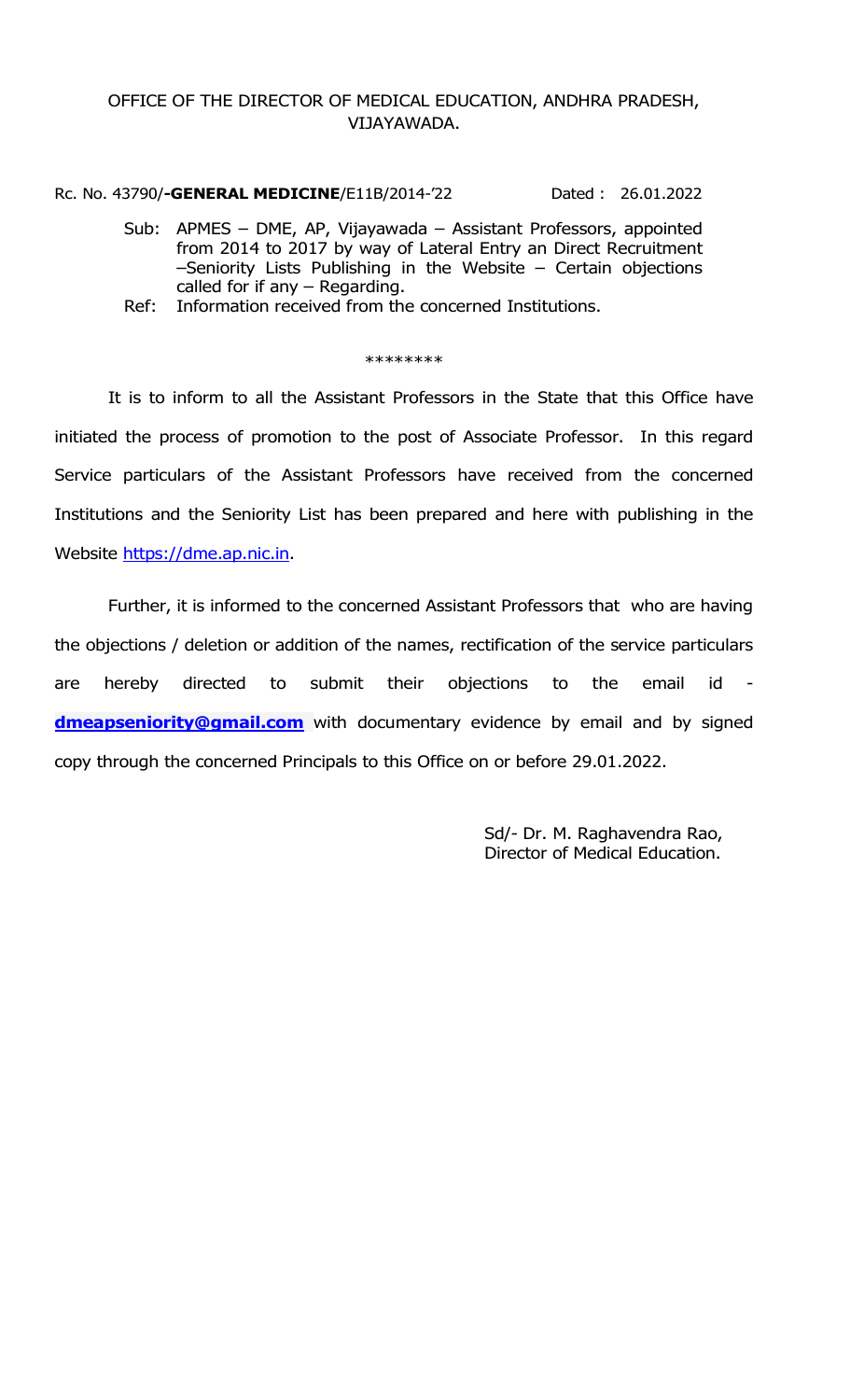| SENIORITY LIST OF ASSISTANT PROFESSOR OF <b>GENERAL MEDICINE</b> IN CONTINUATION OF THE PREVIOUS SENIORITY LIST<br>(List of Assistant Professors recruited from the year 2014 to 2017 by Direct recruitment / lateral entry ) JANUARY, 2022 |     |                                   |                  |                 |                     |                                   |                  |                                            |                        |                 |                                |                        |                                 |
|---------------------------------------------------------------------------------------------------------------------------------------------------------------------------------------------------------------------------------------------|-----|-----------------------------------|------------------|-----------------|---------------------|-----------------------------------|------------------|--------------------------------------------|------------------------|-----------------|--------------------------------|------------------------|---------------------------------|
| SI. No.                                                                                                                                                                                                                                     |     | Annual SI. Name of the doctor     | Qualficati<br>on | Designation     | Dept.               | Name of the<br><b>Institution</b> | Date of<br>birth | Date of<br>joining in<br><b>APM&amp;HS</b> | Date of<br>appointment | Date of joining | <b>Social</b><br><b>Status</b> | appnt by<br>D/R / L.E. | <b>MARKS/</b><br><b>RANK</b>    |
| $\mathbf{1}$                                                                                                                                                                                                                                | 307 | Dr. G. Shobha Rani                | MD (GM)          | Asst. Prof.     | General<br>Medicine | GMC, Nellore                      | 13.6.69          | 24-04-1999                                 | Sep-14                 | ??              | <b>SC</b>                      | L.E.                   | 1084/749                        |
| $\mathbf{2}$                                                                                                                                                                                                                                | 308 | Dr. U. Srinivas,                  | MD (GM)          | Asst. Prof.     | General<br>Medicine | SMC, Vjd.                         | 30.8.68          | 16-08-2000                                 | Sep-14                 | 10-10-2014      | BC-B                           | L.E.                   | <b>Not</b><br>mentioned<br>Rank |
| 3                                                                                                                                                                                                                                           | 309 | Dr. Shaik Syfulla Sharif          | MD (GM)          | Asst. Prof.     | General<br>Medicine | KMC, Knl.                         | 1.6.61           | 21.8.2000                                  | Sep-14                 | 24-09-2014      | BC-E                           | L.E.                   | <b>Not</b><br>mentioned<br>Rank |
| 4                                                                                                                                                                                                                                           | 310 | Dr. M. Atchi Naidu                | MD (GM)          | Asst. Prof.     | General<br>Medicine | RMC, Kkd.                         | 13.3.68          | 20.1.04                                    | Sep-14                 | 01-10-2014      | BC-D                           | L.E.                   | <b>Not</b><br>mentioned<br>Rank |
| 5                                                                                                                                                                                                                                           | 311 | Dr.Madhu Anuradha,                | MD (GM)          | Asst. Prof.     | General<br>Medicine | SMC, Vjd.                         |                  | 08-08-1974 24-05-2005                      | Sep-14                 | 29-09-2014      | BC.B                           | L.E.                   | 16298                           |
| 6                                                                                                                                                                                                                                           | 312 | Dr.B.Nirmal Kumar,                | MD (GM)          | Asst. Prof.     | General<br>Medicine | SMC, Vjd.                         |                  | 15-09-1976 23-05-2005                      | Sep-14                 | 26-09-2014      | <b>SC</b>                      | L.E.                   | 16333                           |
| $\overline{7}$                                                                                                                                                                                                                              | 313 | Dr. K. Somappa                    | MD (GM)          | Asst. Prof.     | General<br>Medicine | KMC, Knl.                         | 15.6.75          | 19.5.05                                    | Sep-14                 | 26-09-2014      | BC-B                           | L.E.                   | 16411                           |
| 8                                                                                                                                                                                                                                           | 314 | Dr.G.Veera Narayana               | MD (GM)          | Asst. Prof.     | General<br>Medicine | GMC, Nellore                      | 21.7.71          | 20.05.2005                                 | Sep-14                 | ??              | BC-D                           | L.E.                   | 16419                           |
| 9                                                                                                                                                                                                                                           | 315 | Dr.Ch.Bujjaiah                    | MD (GM)          | Asst. Prof.     | General<br>Medicine | GMC, Nellore                      | 3.2.71           | 22.05.2005                                 | Sep-14                 | ??              | <b>SC</b>                      | L.E.                   | 16722                           |
| 10                                                                                                                                                                                                                                          | 316 | Dr.T.Sikindar Mohan               | MD (GM)          | Asst. Prof.     | General<br>Medicine | SMC, Vjd.                         | 16.5.74          | 25.05.2005                                 | Sep-14                 | 26-09-2014      | $BC-C$                         | L.E.                   | <b>Not</b><br>mentioned<br>Rank |
| 11                                                                                                                                                                                                                                          | 317 | Dr. V. Blessy Manohar             | MD (GM)          | Asst. Prof.     | General<br>Medicine | KMC, Knl.                         | 24.8.79          | 12.2.07                                    | Sep-14                 | 01-11-2014      | BC-C                           | L.E.                   | 17094                           |
| 12                                                                                                                                                                                                                                          | 318 | Dr. K. Leela Prasad Babu, MD (GM) |                  | Asst. Prof.     | General<br>Medicine | RIMS, Kadapa                      | 25.9.79          | 8.2.07                                     | <b>Nov-14</b>          | 29-09-2014      | BC-B                           | L.E.                   | <b>Not</b><br>mentioned<br>Rank |
| 13                                                                                                                                                                                                                                          | 319 | Dr. A. Arujun Kumar               | MD (GM)          | Asst. Prof.     | General<br>Medicine | RIMS, Kadapa                      | 30.1.83          | 8.2.07                                     | <b>Nov-14</b>          | 01-10-2014      | BC-B                           | L.E.                   | 17340                           |
| 14                                                                                                                                                                                                                                          | 320 | Dr. C.V. Ravi Kumar               | MD (GM)          | Asst. Prof.     | General<br>Medicine | RIMS, Kadapa                      | 7.1.83           | 4.2.08                                     | <b>Nov-14</b>          | 26-09-2014      | BC-B                           | L.E.                   | 17424                           |
| 15                                                                                                                                                                                                                                          | 321 | Dr. Yasar Arafath Shaik           | MD (GM)          | Asst. Prof. (P) | General<br>Medicine | GMC, Atp.                         | 22.5.83          | 1.2.08                                     | Sep-14                 | 27-09-2014      | BC-E                           | L.E.                   | 17583                           |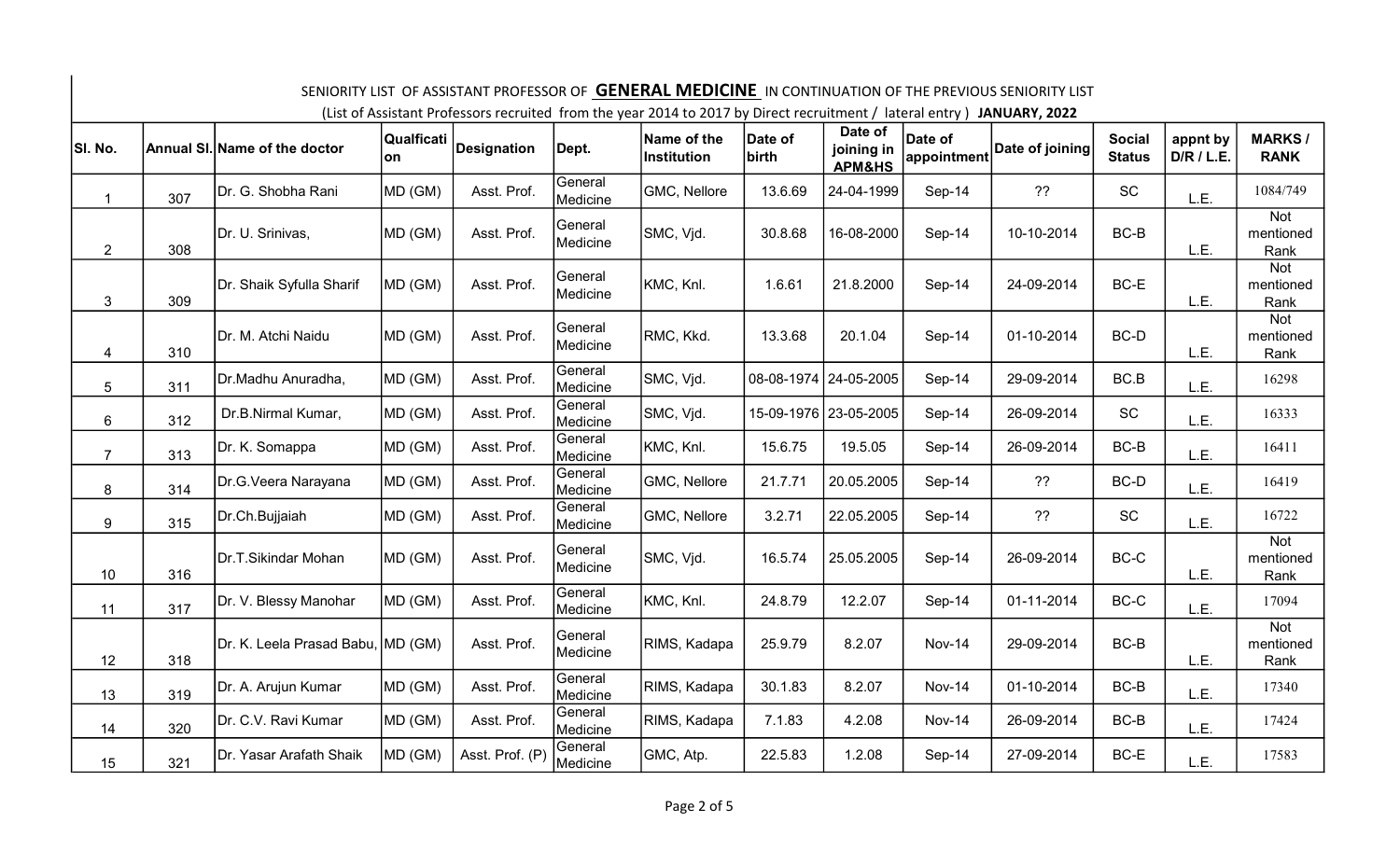| SI. No. |     | Annual SI. Name of the doctor                             | Qualficati<br>on | Designation     | Dept.               | Name of the<br>Institution | Date of<br>birth | Date of<br>joining in<br><b>APM&amp;HS</b> | Date of<br>appointment | Date of joining | <b>Social</b><br><b>Status</b> | appnt by<br>D/R / L.E. | <b>MARKS/</b><br><b>RANK</b>    |
|---------|-----|-----------------------------------------------------------|------------------|-----------------|---------------------|----------------------------|------------------|--------------------------------------------|------------------------|-----------------|--------------------------------|------------------------|---------------------------------|
| 16      | 322 | Dr.S.M. Sharief                                           | MD (GM)          | Asst. Prof.     | General<br>Medicine | RMC, Kkd.                  | 28-07-1983       | 8.2.2008                                   | 01-10-2014             | 01-10-2014      | BC-E                           | L.E                    | 17583                           |
| 17      | 323 | Dr.Sk.Noushadali                                          | MD (GM)          | Asst. Prof.     | General<br>Medicine | GMC, Nellore               | 12.5.82          | 04.02.2008                                 | Sep-14                 | ??              | BC-E                           | L.E.                   | 17620                           |
| 18      | 324 | Dr. B. Jyothirmayi                                        | MD (GM)          | Asst. Prof.     | General<br>Medicine | AMC, Vsp.                  | 31.3.1976        | 3.2.2008                                   | 01-10-2014             | 04-10-2014      | BC-B                           | L.E                    | 17727                           |
| 19      | 325 | Dr. M. Atchi Naidu                                        |                  | Asst. Prof.     | General<br>Medicine | AMC, Vsp.                  | 13-03-1968       | L.E                                        | ??                     | 01-10-2014      | BC-D                           | L.E                    | <b>Not</b><br>mentioned<br>Rank |
| 20      | 326 | Dr. D. Madhusudhan                                        | MD (GM)          | Asst. Prof.     | General<br>Medicine | GMC, Nellore               | 01.07.77         | 22.11.2010                                 | <b>Nov-14</b>          | 29-12-2014      | $BC-B$                         | L.E.                   |                                 |
| 21      | 327 | Dr P. Vijaya Lakshmi                                      | MD (GM)          | Asst. Prof.     | General<br>Medicine | SMC, Vjd.                  | 14.6.71          | ??                                         | 26-Sep-2014            | 23-07-2015      | OC                             | L.E                    | 13139                           |
| 22      | 328 | Dr. P. Vijaya Narsimha<br>Reddy                           | MD (GM)          | Asst. Prof.     | General<br>Medicine | RIMS, Kadapa               | 30.5.1979        | D/R                                        | 23.7.2015              | 24-07-2015      | <b>OC</b>                      | D/R                    | 57.607                          |
| 23      | 329 | Dr. V. Kiran                                              | MD (GM)          | Asst. Prof.     | General<br>Medicine | RMC, Kkd.                  | 13.9.79          | D/R                                        | 23.7.2015              | 29-07-2015      | OC                             | D/R                    | 53                              |
| 24      | 330 | Dr. Y. Saivani                                            | MD (GM)          | Asst. Prof.     | General<br>Medicine | KMC, Knl.                  | $8 - 8 - 83$     | D/R                                        | 23.7.2015              | 23-07-2015      | OC                             | D/R                    | 52.607                          |
| 25      | 331 | Dr. R. Vasudev                                            | MD (GM)          | Asst. Prof.     | General<br>Medicine | KGH, Vsp                   | 30.8.84          | D/R                                        | 23.7.2015              | 17-08-2015      | $BC-B$                         | D/R                    | 51.8571                         |
| 26      | 332 | Dr. J. Mohan Sidhartha<br>selected for supsp.<br>Relieved | MD (GM)          | Asst. Prof.     | General<br>Medicine | RIMS, Kadapa               | 4.7.80           | ??                                         | ??                     | 16-09-2015      | OC                             | D/R                    | 50.5357                         |
| 27      | 333 | Dr. R. Jaya Prakash<br>Reddy                              | MD (GM)          | Asst. Prof.     | General<br>Medicine | RIMS, Ongole               | 20.8.78          | ??                                         | 16.9.15                | 16-09-2015      | ??                             | D/R                    | 50.3929                         |
| 28      | 334 | Dr. M. Rukmini Ramya                                      | MD (GM)          | Asst. Prof.     | General<br>Medicine | RMC, Kkd.                  | 30.6.1984        | D/R                                        | 23.7.2015              | 23-07-2015      | OC                             | D/R                    | 50.0714                         |
| 29      | 335 | Dr. J. Naga Srinivasulu<br>(u/a 21.9.15)                  | MD (GM)          | Asst. Prof.     | General<br>Medicine | SVMC, tpt.                 | 5.6.81           | ??                                         | ??                     | 21-09-2015      | $BC-B$                         | D/R                    | 49.8214                         |
| 30      | 336 | Dr. D. Rama Krishna<br>Anusha                             | MD (GM)          | Asst. Prof.     | General<br>Medicine | GMC, Nellore               | 16.2.77          | ??                                         | 15.9.2015              | 16-09-2015      | OC                             | D/R                    | 48.9643                         |
| 31      | 337 | Dr. B. Vinusha Reddy                                      | MD (GM)          | Asst. Prof. (P) | General<br>Medicine | GMC, Atp.                  | 14.4.86          | ??                                         | ??                     | 26-09-2015      | OC                             | D/R                    | 48.5357                         |
| 32      | 338 | Dr. P. Venkata Harish                                     | MD (GM)          | Asst. Prof. (P) | General<br>Medicine | GMC, Atp.                  | 6.6.85           | ??                                         | 16.9.15                | 16-09-2015      | BC-A                           | D/R                    | 47.7857                         |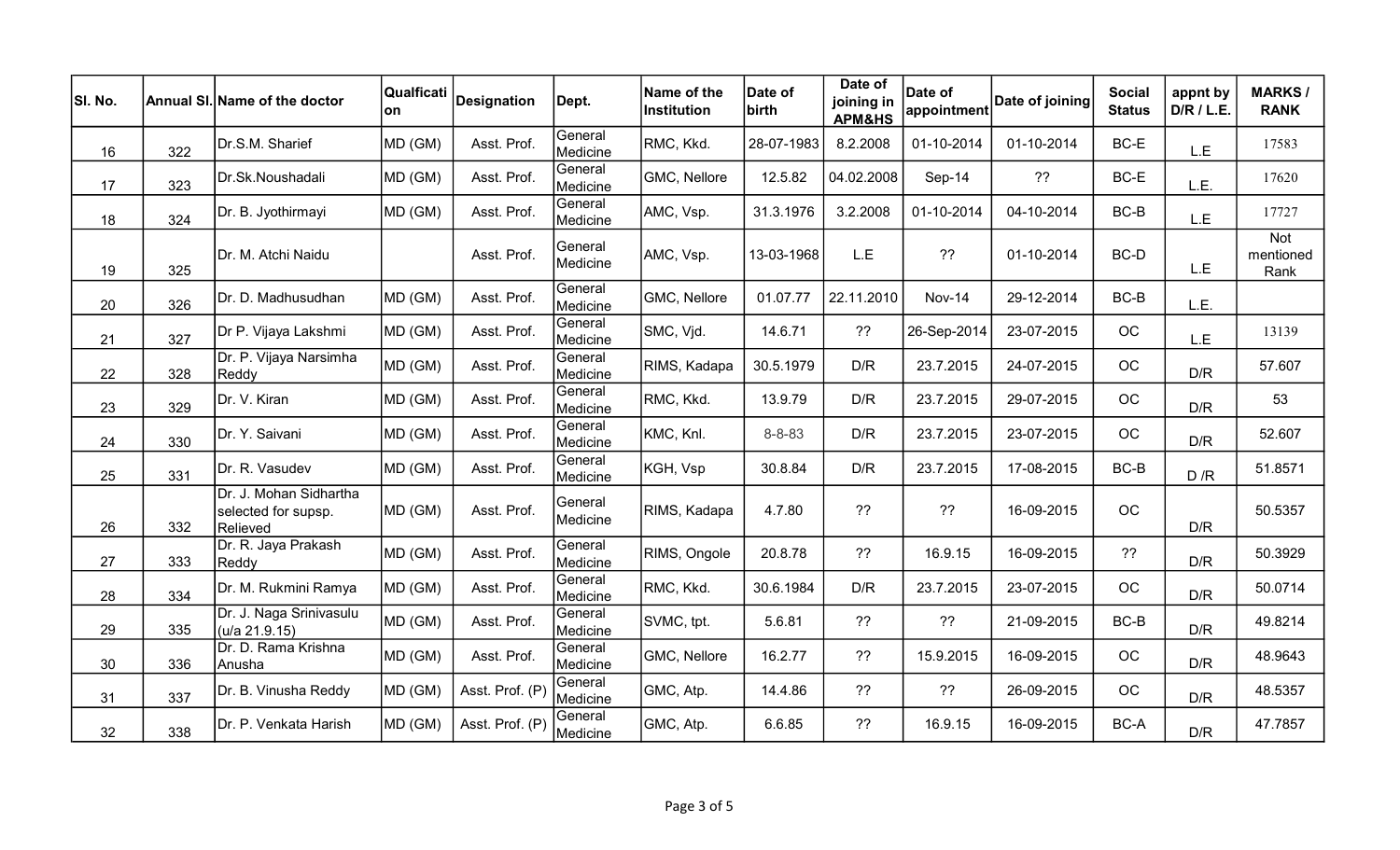| SI. No. |     | Annual SI. Name of the doctor                                | on      | Qualficati  Designation | Dept.               | Name of the<br><b>Institution</b> | Date of<br>birth | Date of<br>joining in<br><b>APM&amp;HS</b> | Date of<br>appointment              | Date of joining | <b>Social</b><br><b>Status</b> | appnt by<br>D/R / L.E. | <b>MARKS/</b><br><b>RANK</b> |
|---------|-----|--------------------------------------------------------------|---------|-------------------------|---------------------|-----------------------------------|------------------|--------------------------------------------|-------------------------------------|-----------------|--------------------------------|------------------------|------------------------------|
| 33      | 339 | Dr. V. Venkata Chandana MD (GM)                              |         | Asst. Prof.             | General<br>Medicine | GMC, Gtr.                         | 30.3.87          | D/R                                        | 23.7.2015                           | 27-07-2015      | <b>ST</b>                      | D/R                    | 47.6786                      |
| 34      | 340 | DR. B. Pratyusha                                             | MD (GM) | Asst. Prof.             | General<br>Medicine | GMC, Gtr.                         | 21.10.87         | D/R                                        | 23.7.2015                           | ??              | SC                             | D/R                    | 46.7143                      |
| 35      | 341 | Dr. P.T.R.J. Chandrika                                       | MD (GM) | Asst. Prof.             | General<br>Medicine | SMC, Vjd.                         | 16.8.86          | D/R                                        | 23.7.2015                           | 23-07-2015      | SC                             | D/R                    | 45.9643                      |
| 36      | 342 | Dr. P. Kristu Dasu (2nd<br>PG selected at Ramesh<br>HI. Vjd. | MD (GM) | Asst. Prof.             | General<br>Medicine | GMC, Gtr.                         | 30.3.82          | ??                                         | ??                                  | 16-09-2015      | <b>ST</b>                      | D/R                    | 45.75                        |
| 37      | 343 | Dr. G. Jenny Madhuri                                         | MD (GM) | Asst. Prof.             | General<br>Medicine | RIMS, Ongole                      | 7.4.84           | ??                                         | 16.9.15                             | 16-09-2015      | BC-D                           | D/R                    | 45.4643                      |
| 38      | 344 | Dr. K. G. Priyadarshini                                      | MD (GM) | Asst. Prof.             | General<br>Medicine | AMC, Vsp.                         | 19.7.86          | D/R                                        | 23.7.2015                           | 24-07-2015      | BC-A                           | D/R                    | 44.1429                      |
| 39      | 345 | Dr. K. Chandana                                              | MD (GM) | Asst. Prof.             | General<br>Medicine | GMC, Gtr.                         | 8.6.84           | D/R                                        | 23.7.2015                           | 23-07-2015      | $BC-B$                         | D/R                    | 42.8541                      |
| 40      | 346 | Dr. B. Malleswari                                            | MD (GM) | Asst. Prof. (P          | General<br>Medicine | GMC, Atp.                         | 11.08.1983       | ??                                         | as per APAT<br>order 03-11-<br>2015 | 21-12-2015      | BC-B                           | D/R                    | 42.75                        |
| 41      | 347 | Dr. S. Suneetha                                              | MD GM   | Asst. Prof.             | General<br>Medicine | GMC, Gtr.                         | 1.6.67           | 25.6.1997                                  | 27.7.2017                           | 28-07-2017      | SC                             | L.E                    | 176                          |
| 42      | 348 | Dr. K. Prem Kumar                                            | MD (GM) | Asst. Prof.             | General<br>Medicine | KMC, Knl.                         | 16.3.1971        | 29.6.1998                                  | 27.7.2017                           | 08-09-2017      | OC                             | L.E                    | 344                          |
| 43      | 349 | Dr. B. Visalakshi                                            | MD (GM) | Asst. Prof.             | General<br>Medicine | SVMC, tpt.                        | 5.6.1966         | 2.7.1999                                   | 27.7.2017                           | 02-08-2017      | <b>OC</b>                      | L.E                    | 520/a                        |
| 44      | 350 | Dr. R. Jagannadham                                           | MD (GM) | Asst. Prof.             | General<br>Medicine | GMC, Gtr.                         | 16.11.1967       | 14.12.2000                                 | 27.7.2017                           | 03-08-2017      | BC-D                           | L.E.                   | 821/a                        |
| 45      | 351 | Dr. K. Anantha Kumari                                        | MD (GM) | Asst. Prof.             | General<br>Medicine | SVMC, tpt.                        |                  | 01-06-1972 21-05-2005                      | 27-07-2017                          | 14-08-2017      | SC                             | L.E                    | 1259                         |
| 46      | 352 | Dr. M. Madhavi                                               | MD (GM) | Asst. Prof.             | General<br>Medicine | KMC, Knl.                         | 25.6.80          | ??                                         | 25.10.2017                          | ??              | BC-D                           | ??                     | 3258                         |
| 47      | 353 | Dr. G.Chandrakala                                            | MD (GM) | Asst. Prof. (P          | General<br>Medicine | GMC, Atp.                         | 2.4.1977         | 31.5.2005                                  | 27.7.2017                           | ??              | BC-B                           | ??                     |                              |
| 48      | 354 | Dr.P. Lalitha                                                | MD (GM) | Asst. Prof.             | General<br>Medicine | GMC, Gtr.                         | 3.12.79          | ??                                         | 25.10.2017                          | ??              | BC-B                           | ??                     |                              |
| 49      | 355 | Dr. Mohd. Aslam                                              | MD (GM) | Asst. Prof.             | General<br>Medicine | GMC, Gtr.                         | 30.7.85          | ??                                         | 25.10.2017                          | 02-11-2017      | BC-E                           | D/R                    | 45.5714                      |